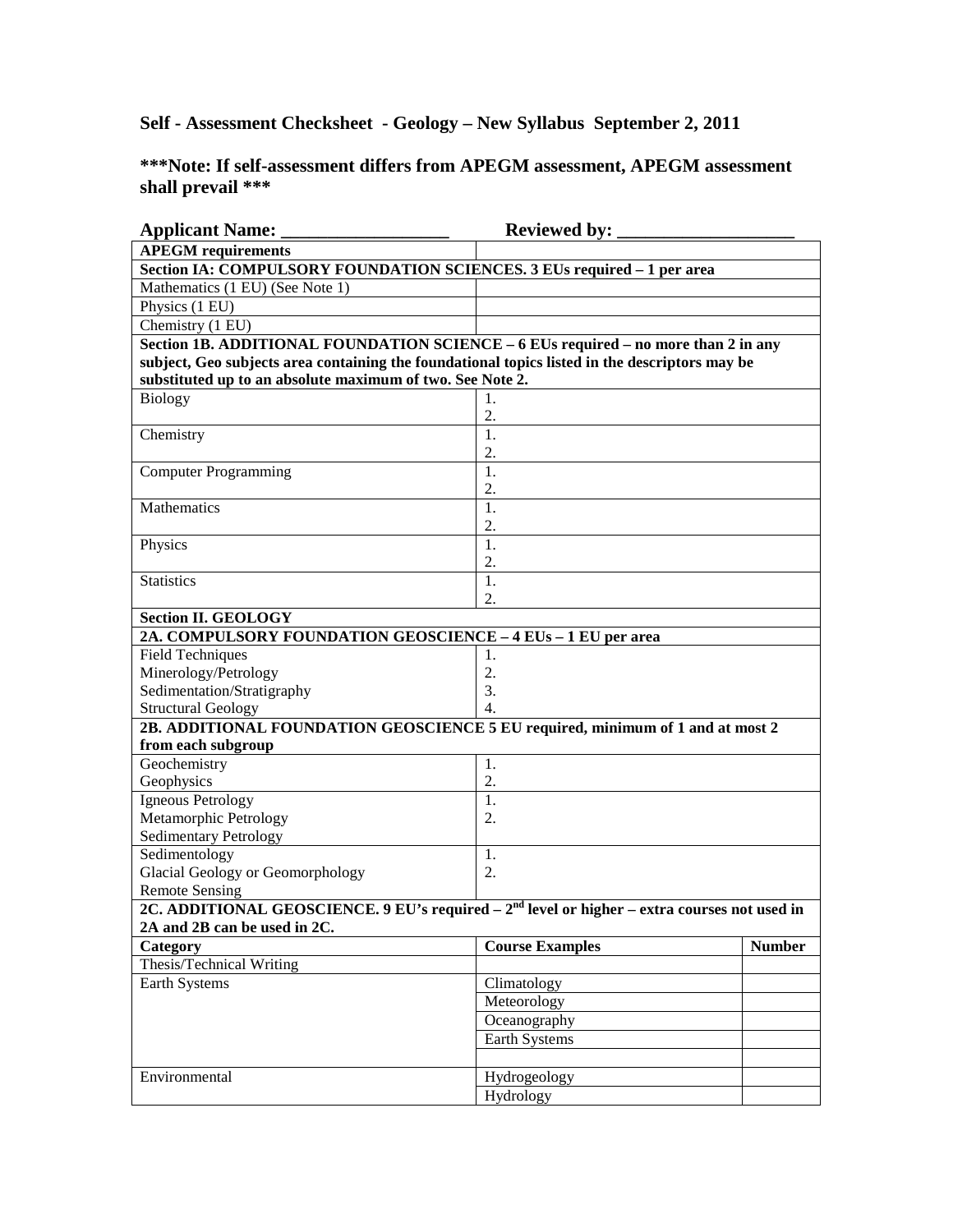|                         | <b>Environmental Geology</b>               |
|-------------------------|--------------------------------------------|
|                         | Limnogeology                               |
|                         | Biogeochemistry                            |
|                         |                                            |
| Field Techniques        |                                            |
| Geochemistry            | <b>Exploration Geochemistry</b>            |
|                         | <b>Environmental Geochemistry</b>          |
|                         | Isotope Geochemistry                       |
|                         | Aqueous Geochemistry                       |
|                         |                                            |
| Geomorphology           | Quaternary Geology                         |
|                         | Pedology                                   |
|                         | Geomorphology                              |
|                         |                                            |
| Geophysics              | Physics of the Earth                       |
|                         | <b>Exploration Geophysics</b>              |
|                         | <b>Applied Geophysics</b>                  |
|                         | <b>Environmental Geophysics</b>            |
|                         |                                            |
| Geotechnical            | Natural Hazards                            |
|                         | <b>Engineering Geology</b>                 |
|                         | Soil Mechanics                             |
|                         | <b>Rock Mechanics</b>                      |
|                         |                                            |
| Mineralogy              | Crystallography                            |
|                         | X-ray Crystallography                      |
|                         | <b>Optical Minerology</b>                  |
|                         | <b>Analytical Methods</b>                  |
|                         |                                            |
| Paleontology            | Micropaleontology                          |
|                         | Palynology<br>Paleobiology                 |
|                         |                                            |
| Petrology               | Igneous Petrology                          |
|                         | Volcanology                                |
|                         | Metamorphic Petrology                      |
|                         | <b>Sedimentary Petrology</b>               |
|                         |                                            |
| Quantitative Analysis   | Geostatistics                              |
|                         | <b>Computer Applications in Geoscience</b> |
|                         |                                            |
|                         | <b>GIS</b>                                 |
|                         |                                            |
| <b>Regional Geology</b> | Geology of Canada                          |
|                         | Geology of North America                   |
|                         |                                            |
|                         |                                            |
| <b>Remote Sensing</b>   | Airphoto Interpretation                    |
|                         | <b>Remote Sensing</b>                      |
|                         |                                            |
|                         |                                            |
| <b>Resource Geology</b> | <b>Economic Geology</b>                    |
|                         | <b>Mineral Deposits Geology</b>            |